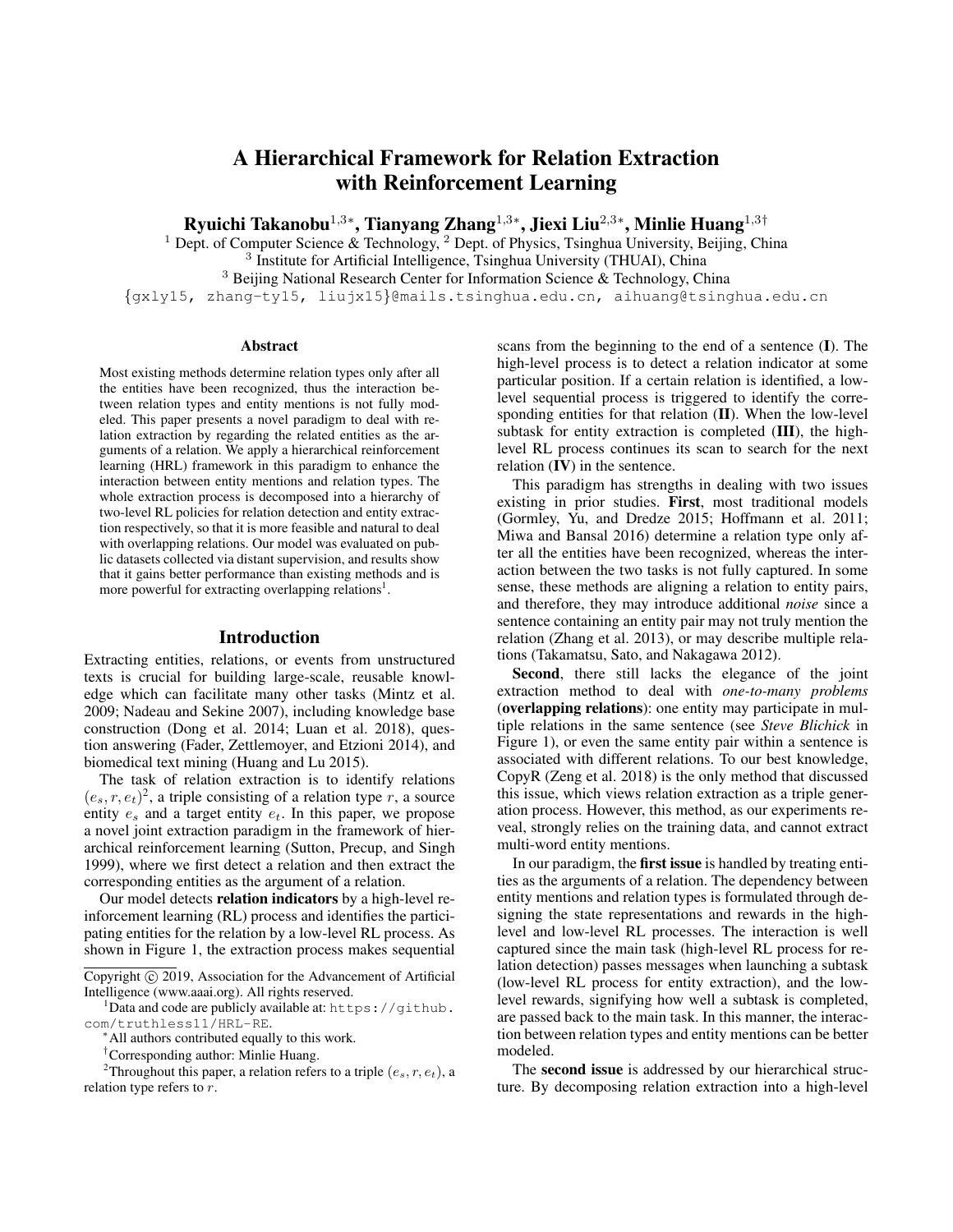

Figure 1: An example sentence which has two overlapping relations (*Steve Belichick*, parent-children, *Bill Belichick*), (*Steve Belichick*, place-of-death, *Annapolis*). The solid arrow indicates the high-level relation detection process, and the dashed arrow for low-level entity extraction. The dotted arrow marks a transition between the two processes. This example shows how overlapping relations are extracted (*Steve Blichick* is included in both triples).

task for relation detection and a low-level task for entity extraction, multiple relations in a sentence can be handled separately and sequentially. As shown in Figure 1, the first relation is extracted when the main task detects the first relation type (parent-children), and the second relation is subsequently extracted when the second relation type (place-of-death) is triggered, even though the two relations share the same entity (*Steve Blichick*). Experiments demonstrate the proposed paradigm achieves strong performance over the baselines in extracting overlapping relations.

In summary, our contributions are in two folds:

- We design a novel end-to-end hierarchical paradigm to jointly identify entity mentions and relation types, which decomposes the task into a high-level task for relation detection and a low-level task for entity extraction.
- By incorporating reinforcement learning into this paradigm, the proposed method outperforms baselines in modeling the interactions between the two tasks, and extracting overlapping relations.

#### Related Work

Traditional pipelined approaches treat entity extraction and relation classification as two separate tasks (Mintz et al. 2009; Gormley, Yu, and Dredze 2015; Tang et al. 2015). They first extract the token spans in the text to detect entity mentions, and then discover the relational structures between entity mentions. Although it is flexible to build pipelined methods, these methods suffer from *error propagation* since downstream modules are largely affected by the errors introduced by upstream modules.

To address this problem, a variety of joint learning methods was proposed. Kate and Mooney (2010) proposed a card-pyramid graph structure for joint extraction, and Hoffmann et al. (2011) developed graph-based multi-instance learning algorithms. However, the two methods both applied a greedy search strategy to reduce the exploration space aggressively, which limits the performance. Other studies employed a structured learning approach (Li and Ji 2014; Miwa and Sasaki 2014). All these models depend on *heavy feature engineering*, which requires much manual efforts and domain expertise.

On the other hand, Björne et al.  $(2011)$  proposed to first extract relation triggers, which refer to a phrase that explicitly expresses the occurrence of a relation in a sentence, and then determine their arguments to reduce the task complexity. Open IE systems *ReVerb* (Fader, Soderland, and Etzioni 2011) identifies relational phrases using lexical constraints, which also follows a "relation"-first, "argument"-second approach. But there are many cases where no relation trigger appears in a sentence so that such relations cannot be captured in these methods.

Neural models for joint relation extraction are investigated in recent studies (Katiyar and Cardie 2016; Zhang, Zhang, and Fu 2017). Miwa and Bansal (2016) proposed a neural model that shares parameters for entity extraction and relation classification, but the two tasks are separately handled, and the final decision is obtained via exhaustively enumerating the combinations between detected entity mentions and relation types. Unlike aforementioned methods that all the entities are recognized first, Zheng et al. (2017) used a tagging scheme which applies a Cartesian product of the relation type tags and the entity mention tags, and thus each word is assigned a unique tag that encodes entity mentions and relation types simultaneously. However, it is unable to deal with overlapping relations in a sentence: if an entity is the argument of multiple relations, the tag for the entity should not be unique. The recent study (Zeng et al. 2018) is closely related to ours that aims to handle overlapping relations. It employs multiple decoders based on sequenceto-sequence (Seq2Seq) learning where a decoder copies an entity word from the source sentence and each triple in a sentence is generated by different decoders, but such a method strongly relies on the annotation of training data and it cannot extract an entity that has multiple words.

Reinforcement learning has been witnessed in information extraction very recently. RL was employed to acquire and incorporate external evidence in event extraction (Narasimhan, Yala, and Barzilay 2016). Feng et al. (2018) used RL to train an instance selector to denoise training data obtained via distant supervision for relation classification. Improvement was reported in distant supervision relation type extraction by exploring RL to redistribute false posi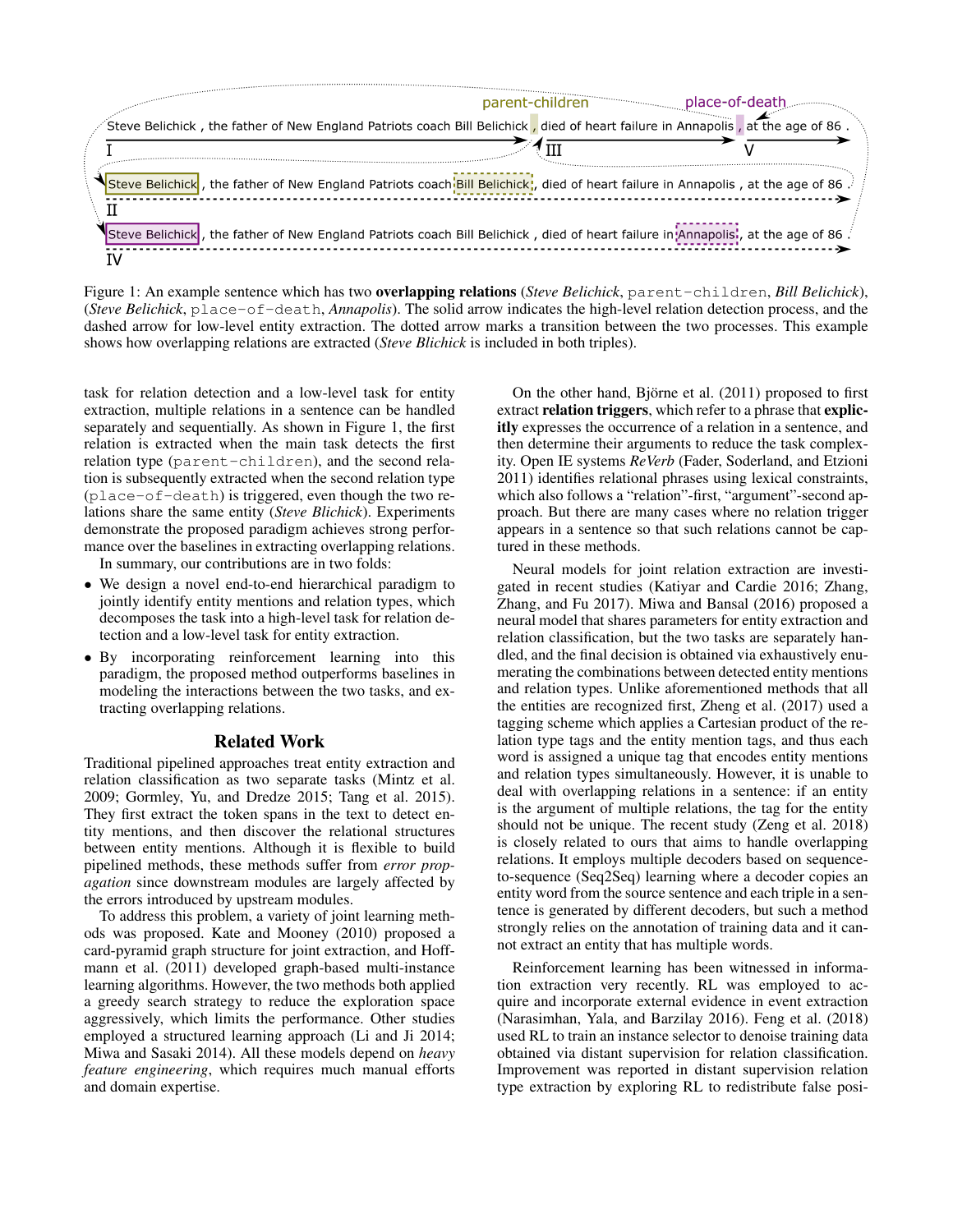tives into the negative examples (Qin, Xu, and Wang 2018).

# Hierarchical Extraction Framework

**Overview** 

First of all, we define *relation indicator* as follows:

Definition 1. *Relation indicator* is the position in a sentence when sufficient information has been mentioned to identify a semantic relation. Different from *relation trigger* (i.e., explicit relation mention), relation indicators can be verbs (e.g. *die* of), nouns (e.g. his *father*), or even prepositions (e.g. *from/by*), other symbols such as comma and period (As shown in Figure 1, the relation type place-of-death can be signified till the *comma* position).

Relation indicator is crucial for our model to complete the extraction task, because the entire extraction task is decomposed into relation indicator detection and entity mention extraction.



Figure 2: Overview of a hierarchical agent in relation extraction.

The entire extraction process works as follows. An agent predicts a relation type at a particular position when it scans a sentence sequentially. Note that this process of relation detection needs no annotation of entities, thus different from relation classification which is to identify the relations between pairs of entities. When there is no sufficient evidence to indicate a semantic relation at a time step, the agent may choose NR, a special relation type that indicates no relation. Otherwise a relation indicator is triggered, the agent launches a subtask for entity extraction to identify the arguments of the relation, the two entities. When the entity mentions are identified, the subtask is completed and the agent continues to scan the rest of the sentence for other relations.

Such a process can be naturally formulated as a semi-Markov decision process (Sutton, Precup, and Singh 1999): 1) a high-level RL process that detects a relation indicator in a sentence; 2) a low-level RL process that identifies the associated entities for the corresponding relation. By decomposing the task into a hierarchy of two RL processes, the model is advantageous at dealing with sentences which have multiple relation types for the same entity pair, or one-tomany entities in which an entity is the argument of multiple relations.

#### Relation Detection with High-level RL

The high-level RL policy  $\mu$  aims to detect the relations in a sentence  $S = w_1 w_2 \cdots w_L$ , which can be regarded as a conventional RL policy over options. An option refers to a highlevel action, and a low-level RL process will be launched



Figure 3: Illustration of a two-level hierarchical policy structure. Left panel shows the high-level policy for relation detection, and right panel shows the low-level policy for entity extraction.

once an option is executed by the agent.

**Option:** The option  $o_t$  is selected from  $\mathcal{O} = \{NR\} \cup \mathcal{R}$ where NR indicates no relation, and  $R$  is the relation type set. When a low-level RL process enters a terminal state, the control of the agent will be taken over to the high-level RL process to execute the next options.

**State**: The state  $\mathbf{s}_t^h \in \mathcal{S}$  of the high level RL process at time step t, is represented by: 1) the current hidden state  $h_t$ , 2) the relation type vector  $\mathbf{v}_t^r$  (the embedding of the *latest* option  $o_{t'}$  that  $o_{t'} \neq \text{NR}$ , a learnable parameter), and 3) the state from the last time step  $s_{t-1}^3$ , formally represented by

$$
\mathbf{s}_t^h = f^h(\mathbf{W}_s^h[\mathbf{h}_t; \mathbf{v}_t^r; \mathbf{s}_{t-1}]),\tag{1}
$$

where  $f^h(\cdot)$  is a non-linear function implemented by MLP. To obtain the hidden state  $h_t$ , we introduce a sequence Bi-LSTM over the current input word embedding  $w_t$ :

$$
\overrightarrow{\mathbf{h}_{t}} = \overrightarrow{LSTM}(\overrightarrow{\mathbf{h}_{t-1}}, \mathbf{w}_{t}),
$$
\n
$$
\overleftarrow{\mathbf{h}_{t}} = \overleftarrow{LSTM}(\overleftarrow{\mathbf{h}_{t+1}}, \mathbf{w}_{t}),
$$
\n
$$
\mathbf{h}_{t} = [\overrightarrow{\mathbf{h}_{t}}; \overleftarrow{\mathbf{h}_{t}}].
$$
\n(2)

**Policy:** The stochastic policy for relation detection  $\mu : \mathcal{S} \rightarrow$  $O$  which specifies a probability distribution over options:

$$
o_t \sim \mu(o_t | \mathbf{s}_t^h) = softmax(\mathbf{W}_{\mu} \mathbf{s}_t^h).
$$
 (3)

Reward: Then, the environment provides intermediate reward  $r_t^h$  to estimate the future return when executing  $o_t$ . The reward is computed as below:

$$
r_t^h = \begin{cases} -1, & if \ o_t \text{ not in } S \\ 0, & if \ o_t = \text{NR} \\ 1, & if \ o_t \text{ in } S. \end{cases} \tag{4}
$$

If  $o_t$  = NR at certain time step, the agent transfers to a new high-level inter-option state at the next time step. Otherwise

<sup>&</sup>lt;sup>3</sup>where  $s_{t-1} = s_{t-1}^h$  if the agent sampled a high-level option at last time step  $t - 1$ , and  $\mathbf{s}_{t-1} = \mathbf{s}_{t-1}^l$  if the agent sampled a low-level action.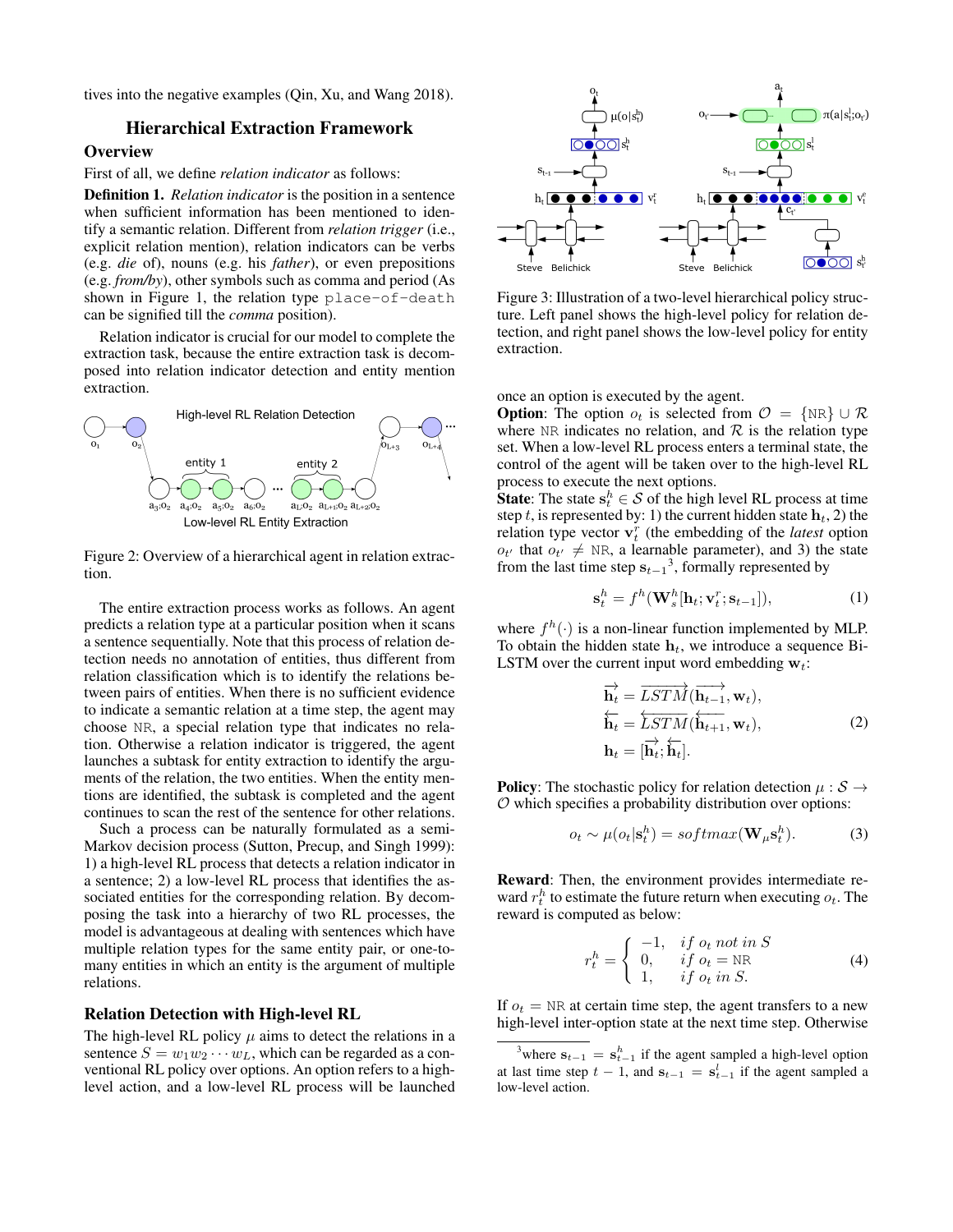

Figure 4: The entity annotation scheme for the example sentence in Figure 1 when the agent predicts a relation type parent-children between *Steve Belichick* and *Bill Belichick*. In this example, *New England Patriots* and *Annapolis* are not-concerned entities with respect to relation type parent-children.

the low-level policy will execute the entity extraction process. The inter-option state will not transfer until the subtask over current option  $o_t$  is done, which may take multiple time steps. Such a semi-Markov process continues until the last option about the last word  $w_L$  of S is sampled. Finally, a final reward  $r_{fin}^h$  is obtained to measure the sentence-level extraction performance that  $\mu$  detects:

$$
r_{fin}^h = F_\beta(S) = \frac{(1+\beta^2)Prec \cdot Rec}{\beta^2Prec + Rec},\tag{5}
$$

where  $F_\beta$  is the weighted harmonic mean of *precision* and *recall* in terms of the relations in S. Prec/Rec indicates precision/recall respectively, computed over one sentence.

## Entity Extraction with Low-level RL

Once the high-level policy has predicted a non-NR relation type, the low-level policy  $\pi$  will extract the participating entities for the corresponding relation. The low-level policy over actions (primitive actions) is formulated very similarly as the high-level policy over options. To make the predicted relation type accessible in the low-level process, the option  $o_{t'}$  from the high level RL is taken as additional input throughout the low-level extraction process.

Action: The action at each time step is to assign an entity tag to the current word. The action space, i.e., entity tag space  $A = (\{S, T, O\} \times \{B, I\}) \cup \{N\}$ , where S represents the participating source entity,  $T$  for the target one,  $O$  for the entities that are not associated with the predicted relation type  $o_{t'}$ , and N for for non-entity words. Note that, the same entity mention may be assigned with different  $S/T/O$  tags depending on different relation types concerned at the moment. In this way, the model can deal with overlapping relations. In addition, we use the  $B/I$  symbols to represent the beginning word and the inside of an entity, respectively. Refer to Figure 4 for an example.

State: Similar to the policy for relation detection, the lowlevel intra-option state  $s_t^l$  is represented by 1) the hidden state  $h_t$  of current word embedding  $w_t$ , 2) the entity tag vector  $\mathbf{v}_t^e$  which is a learnable embedding of  $a_{t-1}$ , 3) the state from previous time step  $s_{t-1}$ , and 4) the context vector  $c_{t'}$  using the relational state representation assigned to the latest option  $\mathbf{s}_{t'}^h$  in Eq. (1), as follows:

$$
\mathbf{c}_{t'} = g(\mathbf{W}_{h}^{l} \mathbf{s}_{t'}^{h}) \n\mathbf{s}_{t}^{l} = f^{l}(\mathbf{W}_{s}^{l}[\mathbf{h}_{t}; \mathbf{v}_{t}^{e}; \mathbf{s}_{t-1}; \mathbf{c}_{t'}]),
$$
\n(6)

where  $h_t$  is the hidden state obtained from the Bi-LSTM module in Eq. (2), and  $f^l(\cdot)$ ,  $g(\cdot)$  are non-linear functions implemented by MLP. Note that  $s_{t-1}$  may be a state either from the high-level RL process or the low-level one.

**Policy:** The stochastic policy for entity extraction  $\pi : \mathcal{S} \rightarrow$ A outputs an action distribution given intra-option state  $s_t^l$ and the high-level option  $o_{t'}$  that launches the current subtask.

$$
a_t \sim \pi(a_t | \mathbf{s}_t^l; o_{t'}) = softmax(\mathbf{W}_{\pi}[o_{t'} | \mathbf{s}_t^l), \qquad (7)
$$

where  $\mathbf{W}_{\pi}$  is an array of  $|\mathcal{R}|$  matrices.

**Reward**<sup>4</sup>: Given the relation type  $o_t$ , the entity tag for each word can be easily obtained by sampling actions from the policy. Therefore, an immediate reward  $r_t^{\bar{l}}$  is provided when the action  $a_t$  is sampled by simply measuring the prediction error over gold-standard annotation:

$$
r_t^l = \lambda(y_t) \cdot sgn(a_t = y_t(o_{t'})), \tag{8}
$$

where  $sgn(\cdot)$  is the sign function, and  $y(o_{t'})$  is the goldstandard entity tag conditioned on the predicted relation type  $o_{t'}$ . Here  $\lambda(y)$  is a bias weight for down-weighing non-entity tag, defined as follows:

$$
\lambda(y) = \begin{cases} 1, & \text{if } y \neq \mathbb{N} \\ \alpha, & \text{if } y = \mathbb{N}. \end{cases}
$$
 (9)

The smaller  $\alpha$  leads to less reward on words that are not entities. In this manner, the model avoids to learn a trivial policy that predicts all words as N (non-entity words). When all the actions are sampled, an additional final reward  $r_{fin}^l$  is computed. If all the entity tags are predicted correctly, then the agent receives +1 reward, otherwise -1.

## Hierarchical Policy Learning

To optimize the high-level policy, we aim to maximize the expected cumulative rewards from the main task at each time step  $t$  as the agent samples trajectories following the highlevel policy  $\mu$ , which can be computed as follows:

$$
J(\theta_{\mu,t}) = \mathbb{E}_{\mathbf{s}^h, o, r^h \sim \mu(o|\mathbf{s}^h)}[\sum_{k=t}^T \gamma^{k-t} r_k^h],\qquad(10)
$$

where  $\mu$  is parameterized by  $\theta_{\mu}$ ,  $\gamma$  is a discount factor in RL, and the whole sampling process  $\mu$  takes  $T$  time steps before it terminates.

Similarly, we learn the low-level policy by maximizing the expected cumulative intra-option rewards from the subtask over option  $o_{t'}$  when the agent samples along low-level policy  $\pi(\cdot|o_{t'})$  at time step t:

$$
J(\theta_{\pi,t}; o_{t'}) = \mathbb{E}_{\mathbf{s}^l, a, r^l \sim \pi(a|\mathbf{s}^l; o_{t'})} \left[ \sum_{k=t}^{T'} \gamma^{k-t} r_k^l \right],\tag{11}
$$

<sup>&</sup>lt;sup>4</sup>We only discuss the situation where  $o_{t'}$  is included in S, i.e. the subtask option  $o_{t'}$  is correctly predicted. Otherwise, all the lowlevel rewards are set to 0, which can be seen that the agent has done nothing with the low-level policy.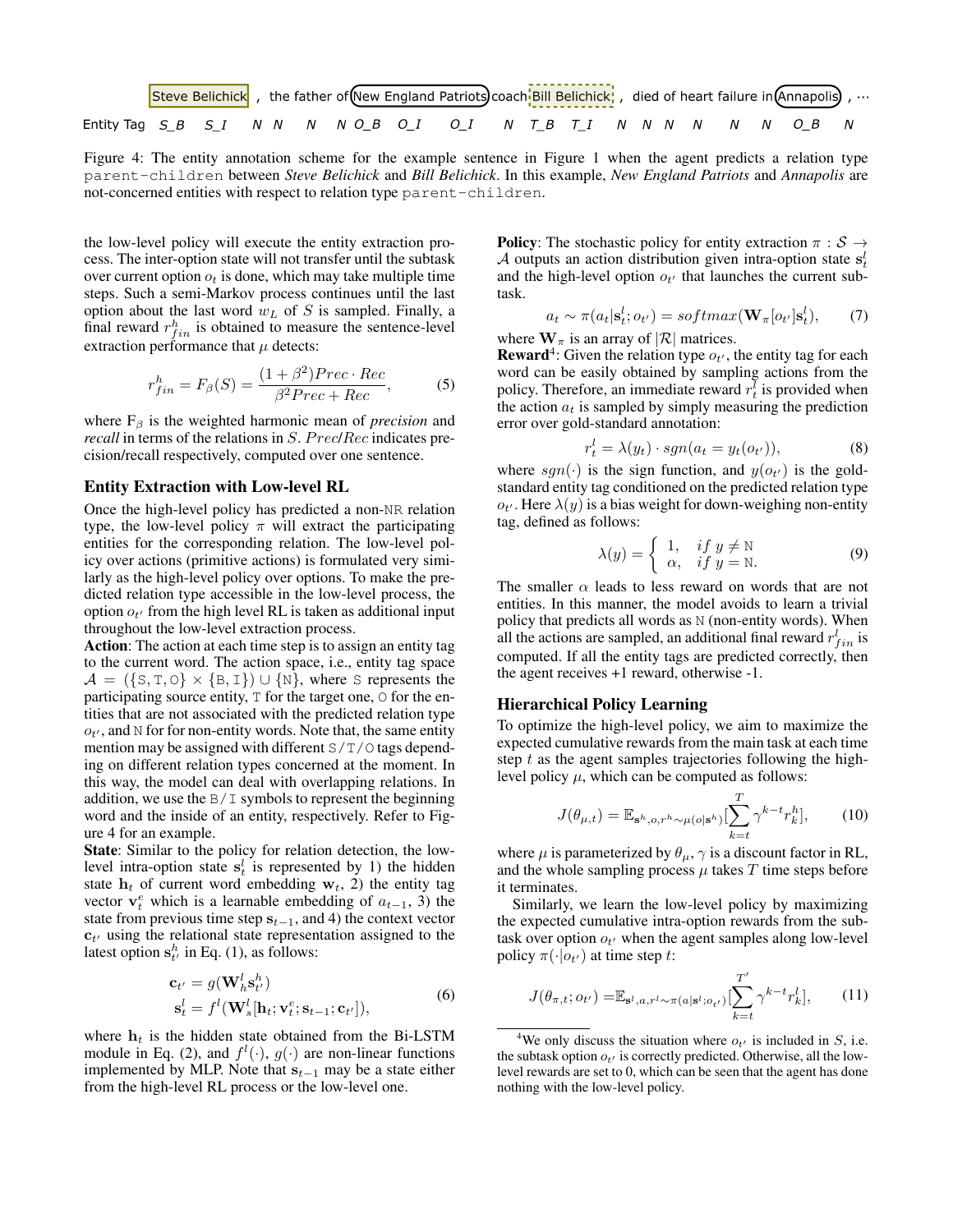if the subtask ends at time step  $T'$ .

By decomposing the cumulative rewards into a Bellman equation, we acquire:

$$
R^{\mu}(\mathbf{s}_t^h, o_t) = \mathbb{E}[\sum_{j=0}^{N-1} \gamma^j r_{t+j}^h +
$$
  
\n
$$
\gamma^N R^{\mu}(\mathbf{s}_{t+N}^h, o_{t+N}) | \mathbf{s}_t^h, o_t],
$$
  
\n
$$
R^{\pi}(\mathbf{s}_t^l, a_t; o_{t'}) = \mathbb{E}[r_t^l + \gamma R^{\pi}(\mathbf{s}_{t+1}^l, a_{t+1}; o_{t'}) | \mathbf{s}_t^l, a_t],
$$
\n(12)

where  $N$  is the number of time steps that a subtask continues when the entity extraction policy runs upon option  $o_t$ , so the agent's next option is  $o_{t+N}$ . In particular, if  $o_t = NR$ , then  $N=1$ .

Then, we use policy gradient methods (Sutton et al. 2000) with the REINFORCE algorithm (Williams 1992) to optimize both high-level and low-level policies. With the likelihood ratio trick, the gradient for the high-level policy yields:

$$
\nabla_{\theta_{\mu}} J(\theta_{\mu, t}) = \mathbb{E}_{\mathbf{s}^{h}, o, r^{h} \sim \mu(o|\mathbf{s}^{h})} [R^{\mu}(\mathbf{s}^{h}_{t}, o_{t})
$$
  
\n
$$
\nabla_{\theta_{\mu}} \log \mu(o|\mathbf{s}^{h}_{t})],
$$
\n(13)

and the gradient for the low-level policy yields:

$$
\nabla_{\theta_{\pi}} J(\theta_{\pi,t}; o_{t'}) = \mathbb{E}_{\mathbf{s}^l, a, r^l \sim \pi(a|\mathbf{s}^l; o_{t'})}[R^{\pi}(\mathbf{s}^l_t, a_t; o_{t'}) - \nabla_{\theta_{\pi}} \log \pi(a|\mathbf{s}^l_t; o_{t'})].
$$
\n(14)

The entire training process is described at Algorithm 1.

Algorithm 1: Training Procedure of HRL

1 Calculate  $h_t$  for each word in the sentence with Bi-LSTM ; 2 Initiate state  $s_0^h \leftarrow 0$  and time step  $t \leftarrow 0$ ; 3 for  $i \leftarrow 1$  to *Text Length* do  $\begin{array}{c|c} 4 & t \leftarrow t + 1 \end{array}$ ; 5 Calculate  $s_t^h$  by Eq. (1); 6 Sample  $o_t$  from  $\mathbf{s}_t^h$  by Eq. (3); 7 | Obtain reward  $r_t^h$  by Eq. (4); 8 if  $o_t \neq \textit{NR}$  then for  $j \leftarrow 1$  to *Text Length* do 10  $\vert \vert \vert t \leftarrow t + 1;$ 11 | Calculate  $s_t^l$  by Eq. (6); 12 | Sample  $a_t^l$  from  $s_t^l$  by Eq. (7); 13 | btain reward  $r_t^l$  by Eq. (8); 14 | end 15 | Obtain low-level final reward  $r_{fin}^l$ ; <sup>16</sup> end <sup>17</sup> end 18 Obtain high-level final reward  $r_{fin}^h$  by Eq. (5); <sup>19</sup> Optimize the model with Eq. 13 and Eq. (14);

## Experiments

## Experimental Setting

Datasets We evaluated our model on the New York Times corpus which is developed by distant supervision and contains *noisy* relations. The corpus has two versions: 1) The original version generated by aligning the raw data with Freebase relations (Riedel, Yao, and McCallum 2010); 2) A smaller version of which the test set was manually annotated (Hoffmann et al. 2011). We name the original version as *NYT10*, and the smaller version as *NYT11*. We split some of the training data from *NYT11* to construct *NYT11-plus*, which will be described later.

We filtered the datasets by removing 1) the relations in the training set whose relation type does not exist in the test set; 2) the sentences that contain no relations at all. Such a preprocess is also in line with the settings in the literature (for instance, *Tagging*). All the baselines are evaluated in this setting for fair comparison. The statistics of the two filtered datasets are presented in Table 1.

| Dataset              | NYT <sub>10</sub> | NYT <sub>11</sub> |
|----------------------|-------------------|-------------------|
| # Relation types     | 29                | 12                |
| # Training sentences | 70,339            | 62,648            |
| # Training relations | 87,739            | 74,312            |
| # Test sentences     | 4,006             | 369               |
| # Test relations     | 5,859             | 370               |

For each dataset, we randomly chose 0.5% data from the training set for validation.

Parameter Settings All hyper-parameters are tuned on the validation set. The dimension of all vectors in Eq. (1), (2) and (6) is 300. The word vectors are initialized using Glove vectors (Pennington, Socher, and Manning 2014) and are updated during training. Both *relation type vectors* and *entity tag vectors* are initialized randomly. The learning rate is  $4e - 5$ , the mini-batch size is 16,  $\alpha = 0.1$  in Eq. (9),  $\beta = 0.9$  in Eq. (5), and the discount factor  $\gamma = 0.95$ .

Evaluation Metrics We adopted standard micro- $F_1$  to evaluate the performance. We compared whether the extracted entity mentions can be exactly matched with those in a relation. A triplet is regarded as correct if the relation type and the two corresponding entities are all correct.

Baselines We chose two types of baselines: one is pipelined methods (FCM), and the other is joint learning methods which include feature-based methods (MultiR and CoType) and neural methods (SPTree, Tagging and CopyR). We used open source codes and conducted the experiments by ourselves.

FCM (Gormley, Yu, and Dredze 2015): a compositional model that combines lexicalized linguistic contexts and word embeddings to learn representations for the substructures of a sentence in relation extraction<sup>5</sup>.

MultiR (Hoffmann et al. 2011): a typical distant supervision method performing sentence-level and corpus-level extraction, which uses multi-instance weighting to deal with noisy labels in training data.

CoType (Ren et al. 2017): a domain-independent framework by jointly embedding entity mentions, relation mentions,

<sup>5</sup>As *FCM* cannot detect entity mentions alone, we used the NER results and related features obtained from another baseline *CoType*.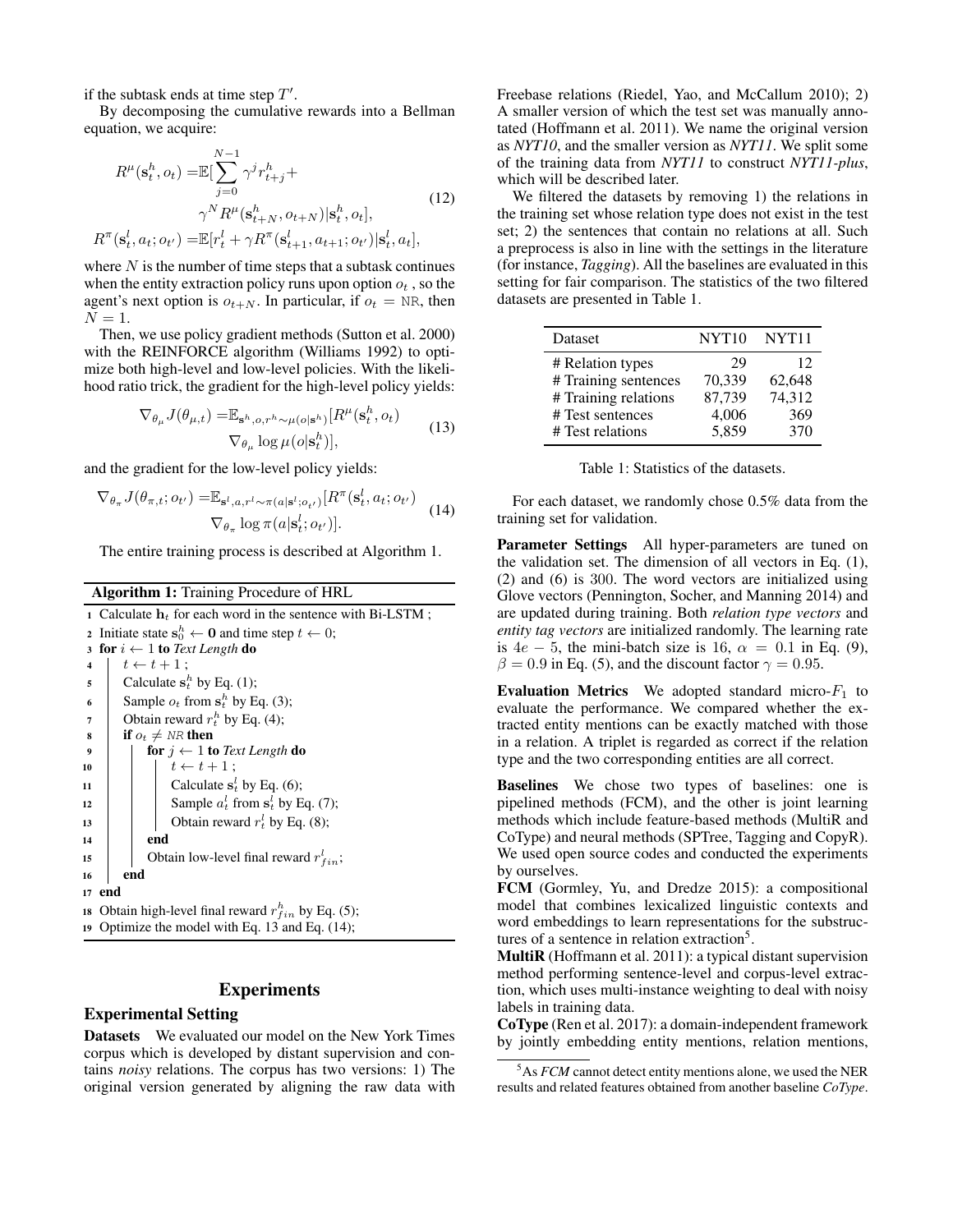text features, and type labels into representations, which formulates extraction as a global embedding problem.

SPTree (Miwa and Bansal 2016): an end-to-end relation extraction model that represents both word sequence and dependency tree structures using bidirectional sequential and tree-structured LSTM-RNNs.

Tagging (Zheng et al. 2017): an approach that treats joint extraction as a sequential labeling problem using a tagging schema where each tag encodes entity mentions and relation types at the same time.

CopyR (Zeng et al. 2018): a Seq2Seq learning framework with a copy mechanism for joint extraction, where multiple decoders are applied to generate triples to handle overlapping relations.

## Main Results

| Model         | NYT <sub>10</sub> |      |       | NYT <sub>11</sub> |      |         |  |
|---------------|-------------------|------|-------|-------------------|------|---------|--|
|               | Prec              | Rec  | $F_1$ | Prec              | Rec  | $F_{1}$ |  |
| <b>FCM</b>    |                   |      |       | .432              | .294 | .350    |  |
| MultiR        |                   |      |       | .328              | .306 | .317    |  |
| CoType        |                   |      |       | .486              | .386 | .430    |  |
| <b>SPTree</b> | .492              | .557 | .522  | .522              | .541 | .531    |  |
| Tagging       | .593              | .381 | .464  | .469              | .489 | .479    |  |
| CopyR         | .569              | .452 | .504  | .347              | .534 | .421    |  |
| HRL           | .714              | .586 | .644  | .538              | .538 | .538    |  |

Table 2: Main results on relation extraction.

The results on relation extraction are presented in Table 2. Noticeably, there is a significant gap between the performance on noisy data (*NYT10*) and that on clean data (*NYT11*) as all the models are trained on noisy data. It can be seen that our method (HRL) outperforms the baselines on the two datasets. Significant improvements can be observed on *NYT10*, which indicates that our method is more robust to noisy data. Results on *NYT11* show that neural models (*SPTree*, *Tagging* and *CopyR*) are more effective than pipelined (*FCM*) or feature-based (*MultiR* and *CoType*) methods. *CopyR* is introduced to extract overlapping relations, but it yields poor performance on the *NYT11* test set where there is almost no overlapping relation in a sentence (370 relations among 369 sentences). Whereas our model is still comparable to *SPTree* and performs remarkably better than other baselines. Note that *SPTree* utilizes more linguistic resources (e.g., POS tags, chunks, syntactic parsing trees). This implies that our model is also robust to the data distribution of relations.

## Overlapping Relation Extraction

We prepared another two test sets to verify the effectiveness of our model on extracting overlapping relations. Note that overlapping relations can be classified into two types.

- Type I: *two triples share only one entity within a sentence*
- Type II: *two triples share two entities (both head and tail entities) within a sentence*

The first set, *NYT11-plus*, is annotated manually and consists of 149 sentences split from the original *NYT11* training data. The set contains 210/97 overlapping relations for type I/II respectively. The second set, *NYT10-sub*, is a subset of the test set of *NYT10*, and has 715 sentences, but without manual annotation. This set contains 90/2,082 overlapping relations for type I/II respectively. To summarize, most of the overlapping relations in *NYT11-plus* is of type I; while most in *NYT10-sub* is of type II. Table 3 shows the performance of extracting overlapping relations by different approaches.

| Model         | $NYT10$ -sub |      |         | NYT <sub>11</sub> -plus |      |             |
|---------------|--------------|------|---------|-------------------------|------|-------------|
|               | Prec         | Rec  | $F_{1}$ | Prec                    | Rec  | $F_{\rm 1}$ |
| <b>FCM</b>    |              |      |         | .234                    | .199 | .219        |
| MultiR        |              |      |         | .241                    | .214 | .227        |
| CoType        |              |      |         | .291                    | .254 | .271        |
| <b>SPTree</b> | .272         | .315 | .292    | .466                    | .229 | .307        |
| Tagging       | .256         | .237 | .246    | .292                    | .220 | .250        |
| CopyR         | .392         | .263 | .315    | .329                    | .224 | .264        |
| HRI.          | .815         | .475 | .600    | .441                    | .321 | .372        |

Table 3: Performance comparison on extracting overlapping relations.

Results on *NYT10-sub* show that the baselines are very weak to extract overlapping relations of type II on the noisy data, which is consistent with our statement that existing joint extraction approaches cannot deal with overlapping relations effectively in nature. By contrast, our method did not deteriorate too much in performance comparing to that in Table 2, and even obtained a larger gain on *precision*.

Results on *NYT11-plus* demonstrate that our method had a substantial  $F_1$  improvement over all the baselines in extracting overlapping relations of type I on the clean data, indicating that our method can extract overlapping relations more accurately. *SPTree* had a high *precision* but low *recall* since it simply matches one relation type to an entity pair, suffering from ignoring the case of overlapping relations. *Tagging* had low performance in extracting overlapping relations because it assigns a unique tag to an entity even if that entity participates in overlapping relations. Though *CopyR* claimed that it can extract overlapping relations of both types, it fails to extract the relations from clean data effectively as it strongly relies on the annotation of the noisy training data.

To conclude, we can see that extracting overlapping relations is more challenging by comparing results in Table 2 and those in Table 3, and our model is better in extracting two types of overlapping relations no matter the data is noisy or clean.

#### Interaction between the Two Policies

To justify the effectiveness of integrating entities into a relation and how the interactions are built between the two policies, we investigated the performance on relation detection (classification). In this setting, a prediction is treated as correct as long as the relation type is correctly predicted. The prediction is derived from the high-level policy.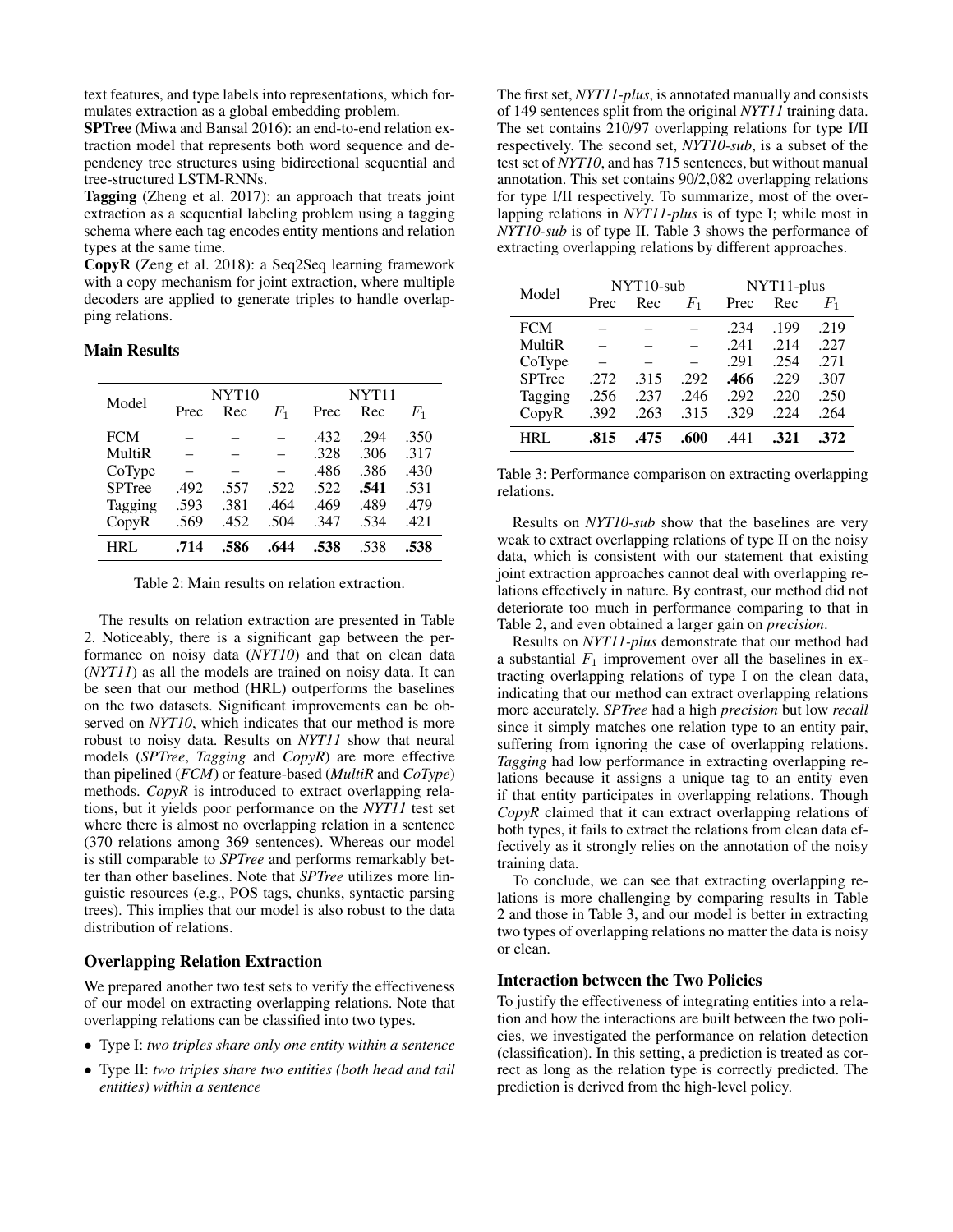| The lawsuit contended that the chairman of the $[$ [News Corporation $]$ <sub>Et-Company</sub> $]$ <sub>Es-Founder</sub> , $[$ [[Rupert Murdoch $]$ <sub>Es-Company</sub> |  |                                               |
|---------------------------------------------------------------------------------------------------------------------------------------------------------------------------|--|-----------------------------------------------|
| IEt-Founder IEs-Nationality, promised certain rights to shareholders, including the vote on the poison pill, in return for their                                          |  |                                               |
| approval of the company's plan to reincorporate in the United States from $[$ Australia $]$ <sub>Et-Nationality</sub> .                                                   |  |                                               |
| <b>P.IR.</b> IP. I. P. LEAD                                                                                                                                               |  | $\mathbf{r}$ . The first part of $\mathbf{r}$ |

Both [Steven A. Ballmer JEs-Company, [ [ [Microsoft ]Et-Company JEt-Company LEs-Founder 's chief executive, and [ [ Bill Gates  $\frac{1}{15}$ <sub>Es</sub>-Company  $\frac{1}{15}$ <sub>Et-Founder</sub>, the chairman, have been involved in that debate inside the company, according to that person.

Figure 5: Extraction examples by our model. The words in a bracket represents an entity extracted by the model. *Es* stands for source entity and *Et* for target entity. A predicted relation indicator is marked in background color (e.g. "Murdoch" in the first instance). The entities which form a triple are bracketed in the same color.

| Model         | <b>NYT11</b> |      |                | NYT <sub>1</sub> 1-plus |      |         |
|---------------|--------------|------|----------------|-------------------------|------|---------|
|               | Prec         | Rec  | $\mathit{F}_1$ | Prec                    | Rec  | $F_{1}$ |
| <b>FCM</b>    | .502         | .479 | .490           | .447                    | .327 | .378    |
| MultiR        | .465         | .439 | .451           | .423                    | .336 | .375    |
| CoType        | .558         | .558 | .558           | .491                    | .413 | .449    |
| <b>SPTree</b> | .650         | .614 | .631           | .700                    | .343 | .460    |
| CopyR         | .480         | .714 | .574           | .626                    | .426 | .507    |
| HRL-Ent       | .676         | .676 | .676           | .577                    | .321 | .413    |
| <b>HRL</b>    | .654         | .654 | .654           | .626                    | .456 | .527    |

Table 4: Performance comparison on relation detection.

The results in Table 4 demonstrate that our method performs better in relation detection on both datasets. The improvements on *NYT11-plus* are more remarkable as our paradigm is more powerful to extract multiple relations from a sentence. The results indicate that our extraction paradigm which regards entities as arguments of a relation can better capture the relational information in the text.

When removing the low-level entity extraction policy from our model (HRL-Ent), the performance has changed slightly on *NYT11* because each sentence almost contains only one relation in this test set (370 relations among 369 sentences). In this case, the interaction between the two policies has almost no influence on relation detection. However, dramatic drops are observed on *NYT11-plus* where we have 327 relations from 149 sentences, implying that our method (HRL) captures the dependency across multiple extraction tasks and the high-level policy benefits from such interactions. Therefore, our hierarchical extraction framework indeed enhances the interaction between relation detection and entity extraction.

## Case Study

Fig. 5 presents some extraction examples by our model to demonstrate the ability to extract overlapping relations. The first sentence shows the case that an entity pair has multiple relations (type II). Two relations (*Rupert Murdoch*, person-company, *News Corporation*) and (*News Corporation*, company-founder, *Rupert Murdoch*) share the same entity pair but have different relation types. The model first detects the relation type person-company at "Murdoch", and then detects the other relation type

company-founder at the *comma* position, just next to the word "Murdoch". This shows that relation detection is triggered when sufficient evidence has been gathered at a particular position. And the model can classify the same entities into either source or target entities (for instance, *Rupert Murdoch* is a source entity for person-company whereas a target entity for company-founder), demonstrating the advantage of our hierarchical framework which can assign dynamic tags to words conditioned on different relation types. In addition, *Rupert Murdoch* has a relation with *Australia*, where the two entities locate far from each other. Though this is more difficult to detect, our model can still extract the relation correctly.

The second sentence gives another example where an entity is involved in multiple relations (type I). In this sentence, (*Steven A. Ballmer*, person-company, *Microsoft*) and (*Bill Gates*, person-company, *Microsoft*) share the same relation type and target entity, but have different source entities. When the agent scans to the word "Microsoft", the model detects the first relation. The agent then detects the second relation when it scans to the word "Gates". This further demonstrates the benefit of our hierarchical framework which has strengths in extracting overlapping relations by firstly detecting relation and then finding the entity arguments. In addition, our model predicts another relation (*Bill Gates*, founder-of, *Microsoft*), which is wrong for this sentence because there is no explicit mention of the relation. This may result from the noise produced by distant supervision, where there are many noisy sentences that are aligned to that relation.

## Conclusion and Future Work

In this paper, we present a hierarchical extraction paradigm which approaches relation extraction via hierarchical reinforcement learning. The paradigm treats entities as the arguments of a relation, and decomposes the relation extraction task into a hierarchy of two subtasks: high-level relation indicator detection and low-level entity mention extraction. The high-level policy for relation detection identifies multiple relations in a sentence, and the low-level policy for entity extraction launches a subtask to further extract the related entities for each relation. Thanks to the nature of this hierarchical approach, it is good at modeling the interactions between the two subtasks, and particularly excels at extracting overlapping relations. Experiments demonstrate that our